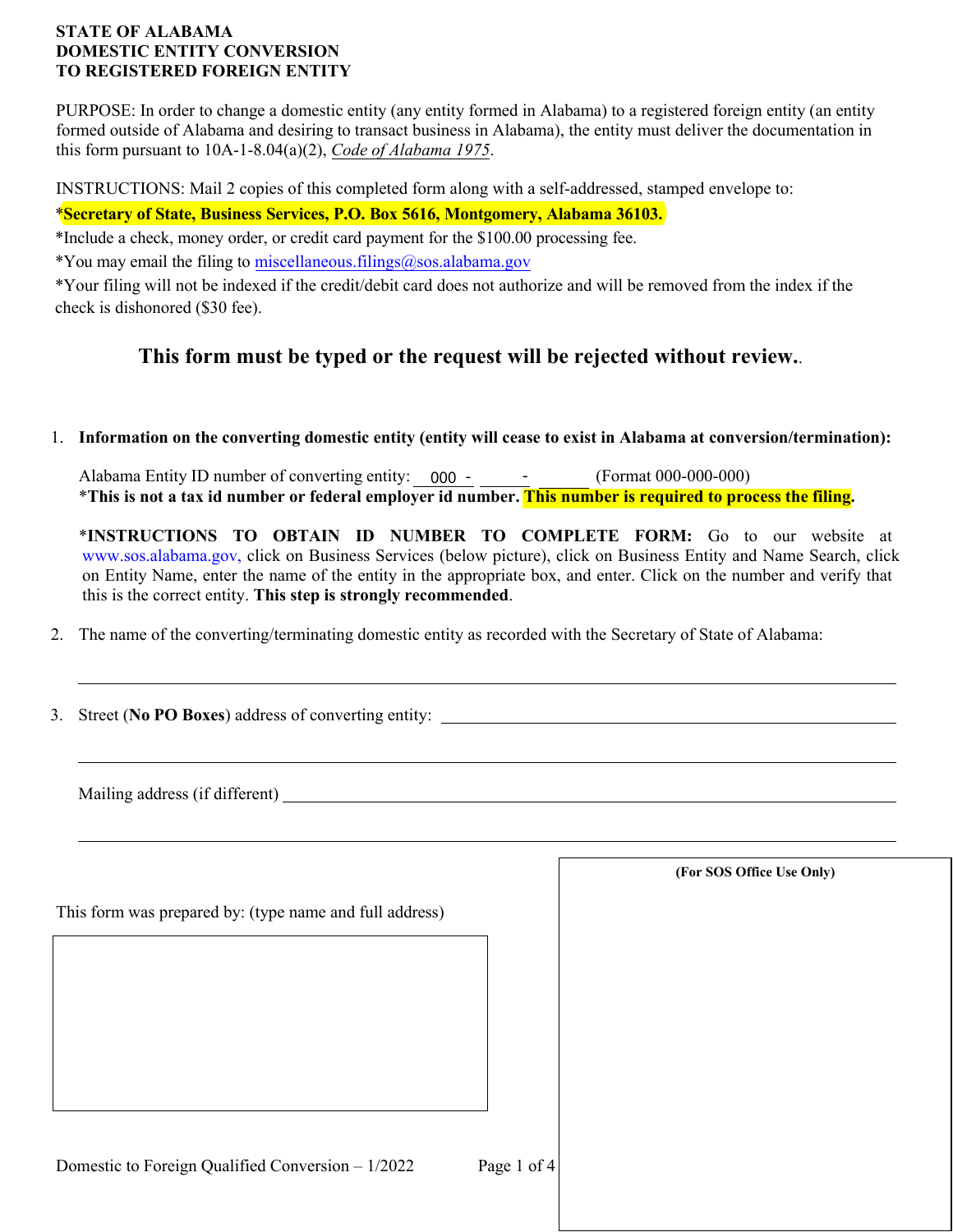#### **DOMESTIC ENTITY CONVERSION TO REGISTERED FOREIGN ENTITY**

4. **Information on the converted foreign entity (formed/created on conversion) – this entity will be registered as an authorized foreign entity in the State of Alabama under the same entity ID number as the converting entity:**

The name of the new foreign entity resulting from this conversion:

The name must conform to the name requirements detailed in Sections 10A-1-5.01 et seq., *Code of Alabama 1975* (see attached filing information sheet for details).

\*If the name in item number 2 above is identical to the name in item number 1 above, or if only the entity identifier (i.e., Inc., LLC, LP, etc.) changes, no name reservation certificate is required. If, however, the name differs in any way other than the identifier a name reservation certificate issued by the Office of the Alabama Secretary of State must be attached to this filing instrument (Name Reservation can be obtained online under [Business Services at](http://www.sos.alabama.gov/) www.sos.alabama.gov).

5. Converted entity will be (check one):

| Business Corporation (Inc or Corp) | Limited Partnership (LP)                      |
|------------------------------------|-----------------------------------------------|
| Nonprofit Corporation              | Limited Liability Limited Partnership (LLLP)  |
| Professional Corporation (PC)      | Limited Liability Partnership (LLP)           |
| Limited Liability Company (LLC)    | Professional Limited Liability Company (PLLC) |
| Employee Cooperative Corporation   | Real Estate Investment Trust                  |

6. Street (**No PO Boxes**) address of principal office of new foreign/converted entity:

| Mailing address (if different) |  |
|--------------------------------|--|
|                                |  |

7. The foreign entity has been filed in the public office of (name of agency and street address):

of State/Country:

8. The undersigned certifies that the Conversion was certified by the jurisdiction of formation/authority showing that the conversion was effectuated prior to the file/effective date of this filing.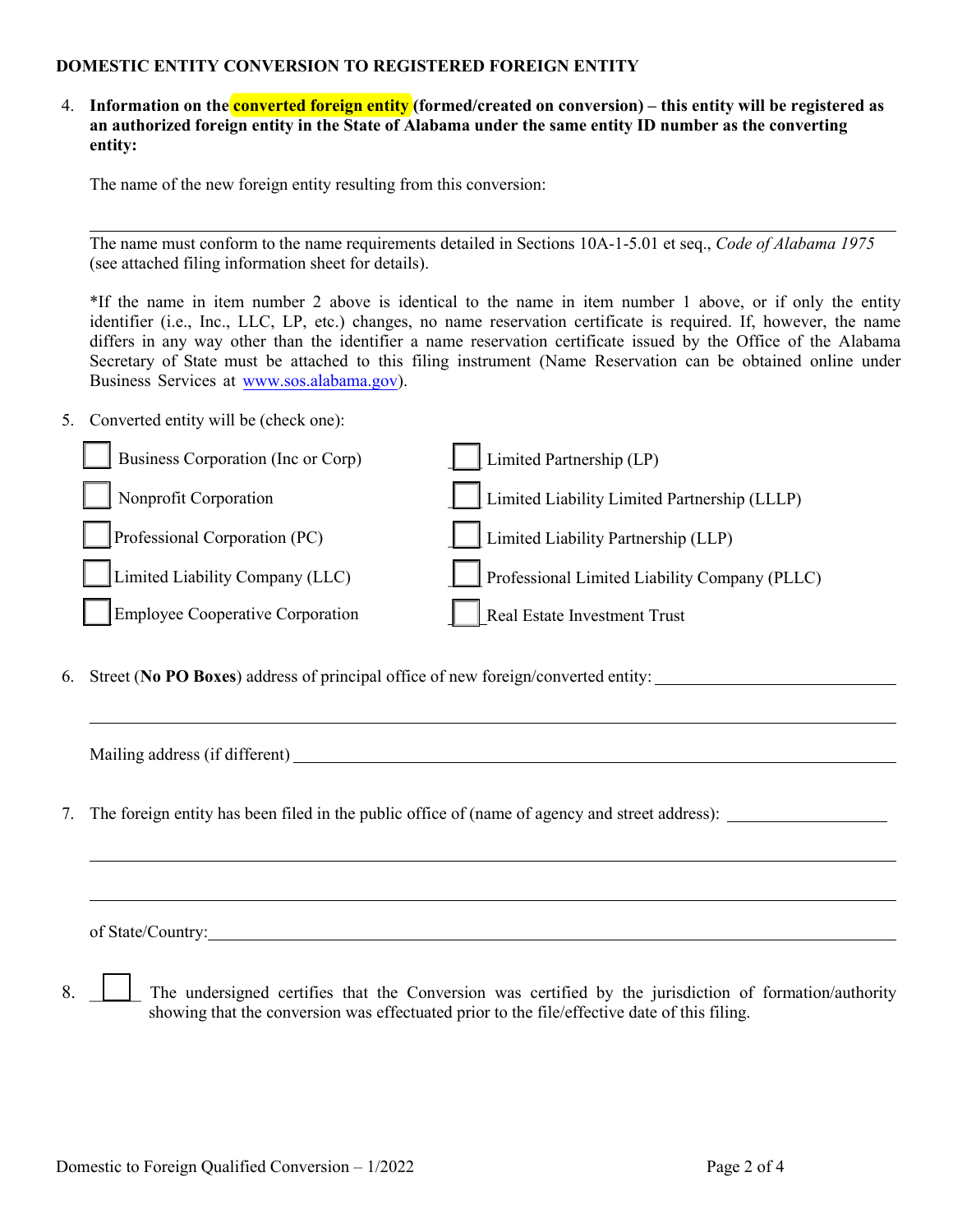#### **DOMESTIC ENTITY CONVERSION TO REGISTERED FOREIGN ENTITY**

| 9. Name of registered agent for service of process in Alabama (must be an individual who is a resident of Alabama                                                                                                              |    |  |
|--------------------------------------------------------------------------------------------------------------------------------------------------------------------------------------------------------------------------------|----|--|
| or an entity registered to do business in the state and maintaining a physical location within Alabama):                                                                                                                       |    |  |
| Individual Name: Name and Seconds and Seconds and Seconds and Seconds and Seconds and Seconds and Seconds and Seconds and Seconds and Seconds and Seconds and Seconds and Seconds and Seconds and Seconds and Seconds and Seco | OR |  |
| Organization/Entity Name:                                                                                                                                                                                                      |    |  |
|                                                                                                                                                                                                                                |    |  |
|                                                                                                                                                                                                                                |    |  |
|                                                                                                                                                                                                                                |    |  |

## 10. Street (**No PO Boxes**) address of registered office (**MUST** be physically located in Alabama):

Mailing address in Alabama (if different)

- 11. If the converted entity is one in which one or more owners lack limited liability protection, a statement that each owner of the converting entity who is to become a owner without limited liability protection with respect to the resulting entity has consented in writing to the conversion as required by 10A-1-8.01 is attached.
- 12. The undersigned certify that the conversion was approved pursuant to *Code of Alabama 1975*, (10A-1-8.01) and that the information included in or attached to this conversion form are true and correct.
- 13. The converted foreign entity agrees to promptly pay to dissenting owners of the domestic entity that is a party to the conversion/termination of the domestic entity the amount, if any, to which they are entitled under Alabama Law (*Code of Alabama 1975*, 10A-1-8.04).
- 14. The converted foreign entity consents that service of process in a proceeding to enforce any obligation or any dissenter's rights of owners of the converted/terminated Alabama domestic entity may be made by registered mail addressed to the principal address of the surviving entity provided in this document or by any method provided by the Alabama Rules of Civil Procedure. Also, any notice or demand required or permitted by law to be served on the domestic entity terminated by this conversion may be served on the surviving or resulting foreign entity by registered mail addressed to the principal office of the surviving entity as provided in this document or in any other manner similar to the procedure provided by the Alabama Rules of Civil Procedures for the process of service.
- 15. The undersigned certify that signatures are in accordance with the requirements of 10A-1-4.01 of the *Code of Alabama 1975*.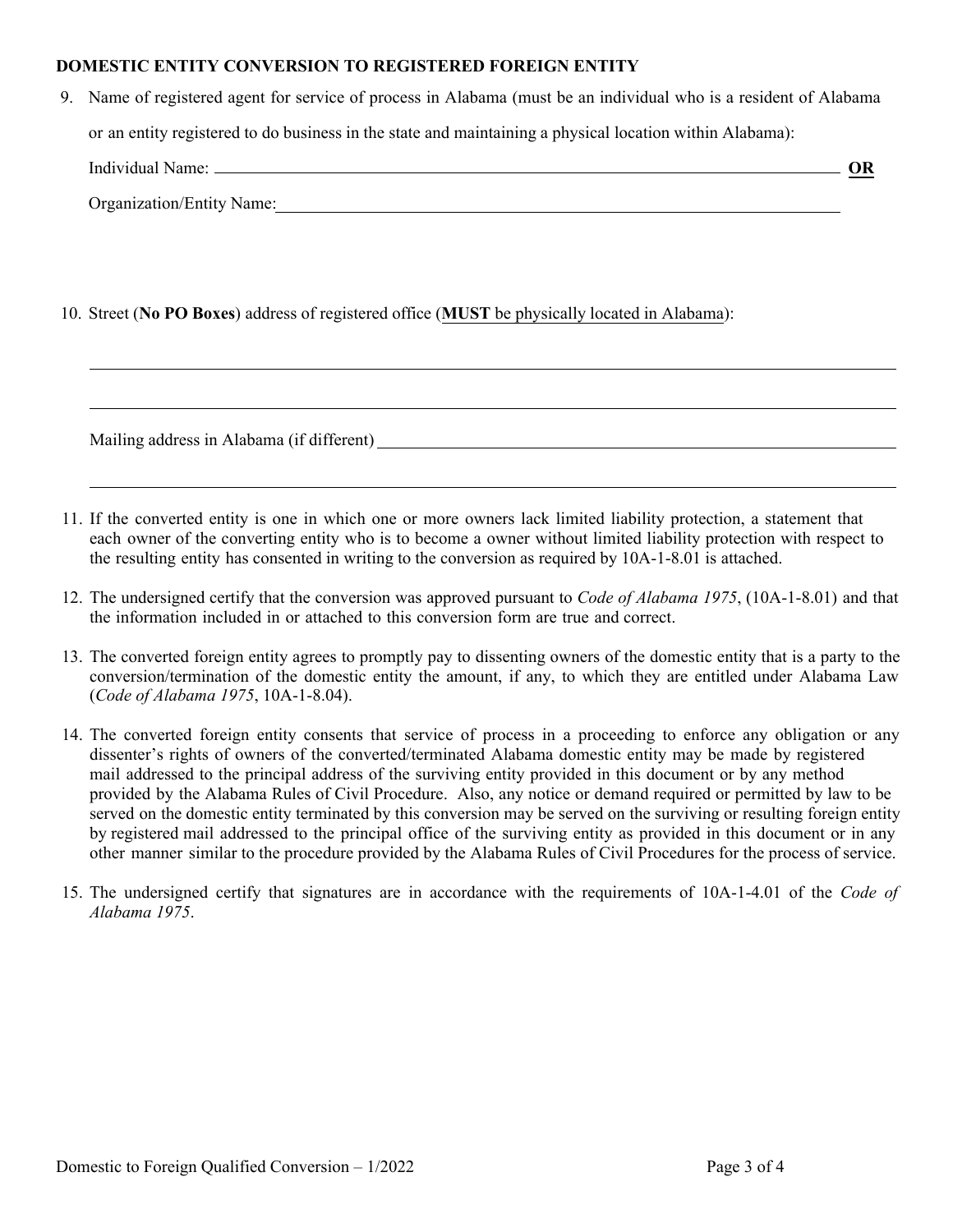#### **DOMESTIC ENTITY CONVERSION TO REGISTERED FOREIGN ENTITY**

#### **Signature Page**

 $\frac{1}{\text{Date (MM/DD/YYYY)}}$ 

Typed **name** and title of signature below

**Signature** 

 $\frac{1}{\text{Date (MM/DD/YYYY)}}$ 

Typed name and title of signature below

**Signature** 

 $\frac{1}{\text{Date (MM/DD/YYYY)}}$ 

Typed name and title of signature below

**Signature** 

 $\frac{1}{\text{Date (MM/DD/YYYY)}}$ 

Typed **name** and title of signature below

**Signature**